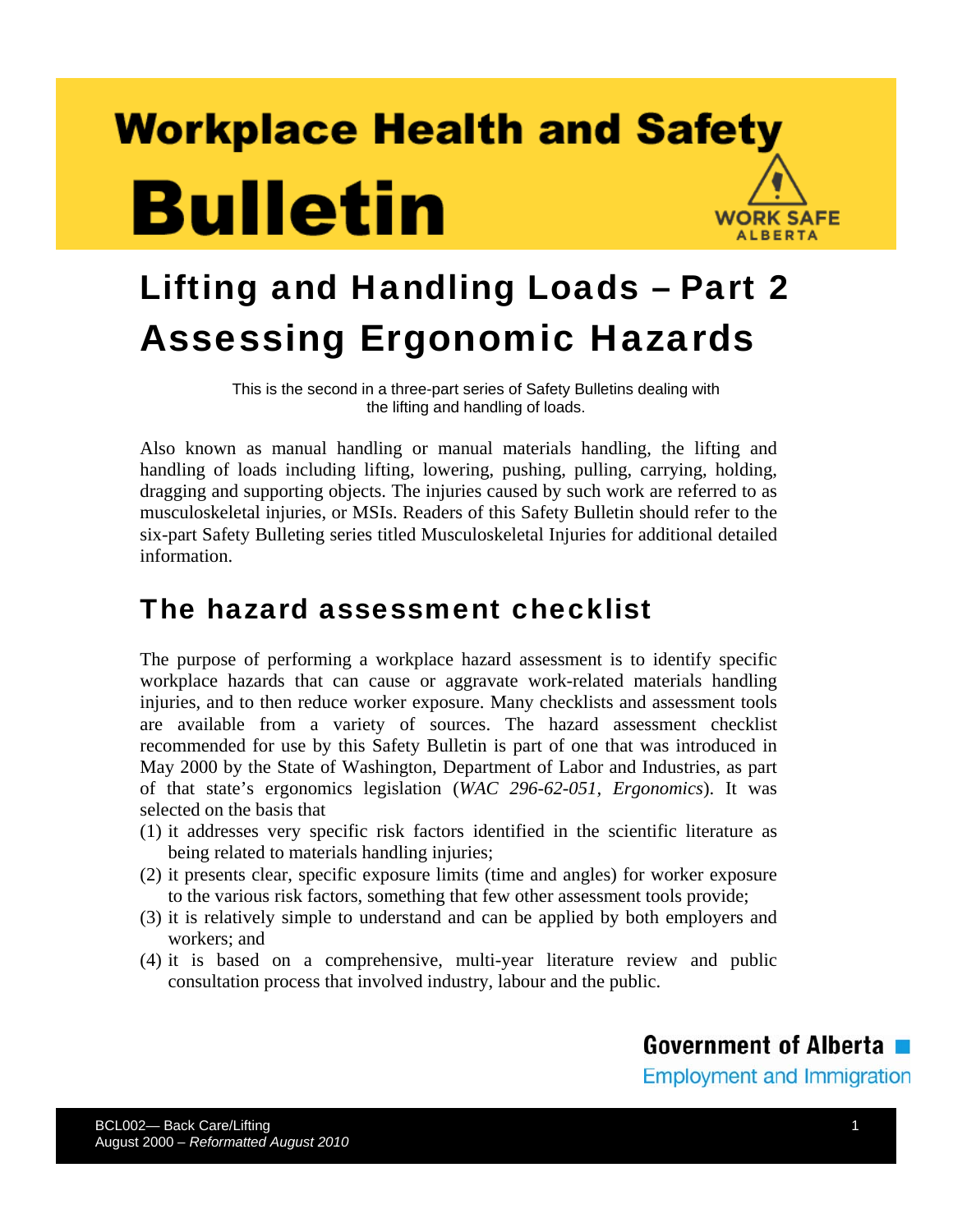

The approach recommended by this Safety Bulletin does not, and cannot, eliminate all materials handling injuries. The approach will reduce the incidence and/or severity of injuries caused in whole or in part by the risk factors listed in the hazard assessment. Non-work exposures and risk factors inherent to the individual worker are not addressed.

Use of this hazard assessment checklist, as with any of the recommendations or recommended practices contained in the Safety Bulletins prepared by Alberta Human Resources and Employment, is voluntary. The use of other similar hazard assessment approaches is acceptable.

#### Is this a "caution zone job"?

A "caution zone job" is a job in which a worker's typical work activities meet one or more of the physical risk factors and levels listed in Table 1. Typical work activities are those that are a regular and foreseeable part of the job and occur on more than one day per week, and more frequently than one week per year. Caution zone jobs all have a sufficient degree of risk to require that some modest precautionary steps be taken — ergonomic awareness training and a hazard assessment — but they do not necessarily have risks great enough to require corrective action. Caution zone jobs may not be hazardous. The durations listed in Table 1 — two hours for example — *refer to the total amount of time per day workers are exposed to the risk factor, not how long they spend performing the work activity that includes the risk factor*.

#### Actions employers should take

If there are no physical risk factors exceeding the levels listed in Table 1, then no actions are required.

If one or more physical risk factor exceeds the levels listed in Table 1, then the job is a caution zone job and the employer should provide the worker with ergonomics awareness training and perform a hazard assessment using the checklist presented in Table 2. The ergonomics awareness training is to provide workers with a basic level of understanding and knowledge. The training for workers should include

- (a) how to use their workstation, including how to adjust its equipment and furnishings;
- (b) how to use or select tools appropriate to the work they are performing;
- (c) the safe work practices they are expected to follow; and
- (d) information describing the signs, symptoms and methods of preventing materials handling injuries.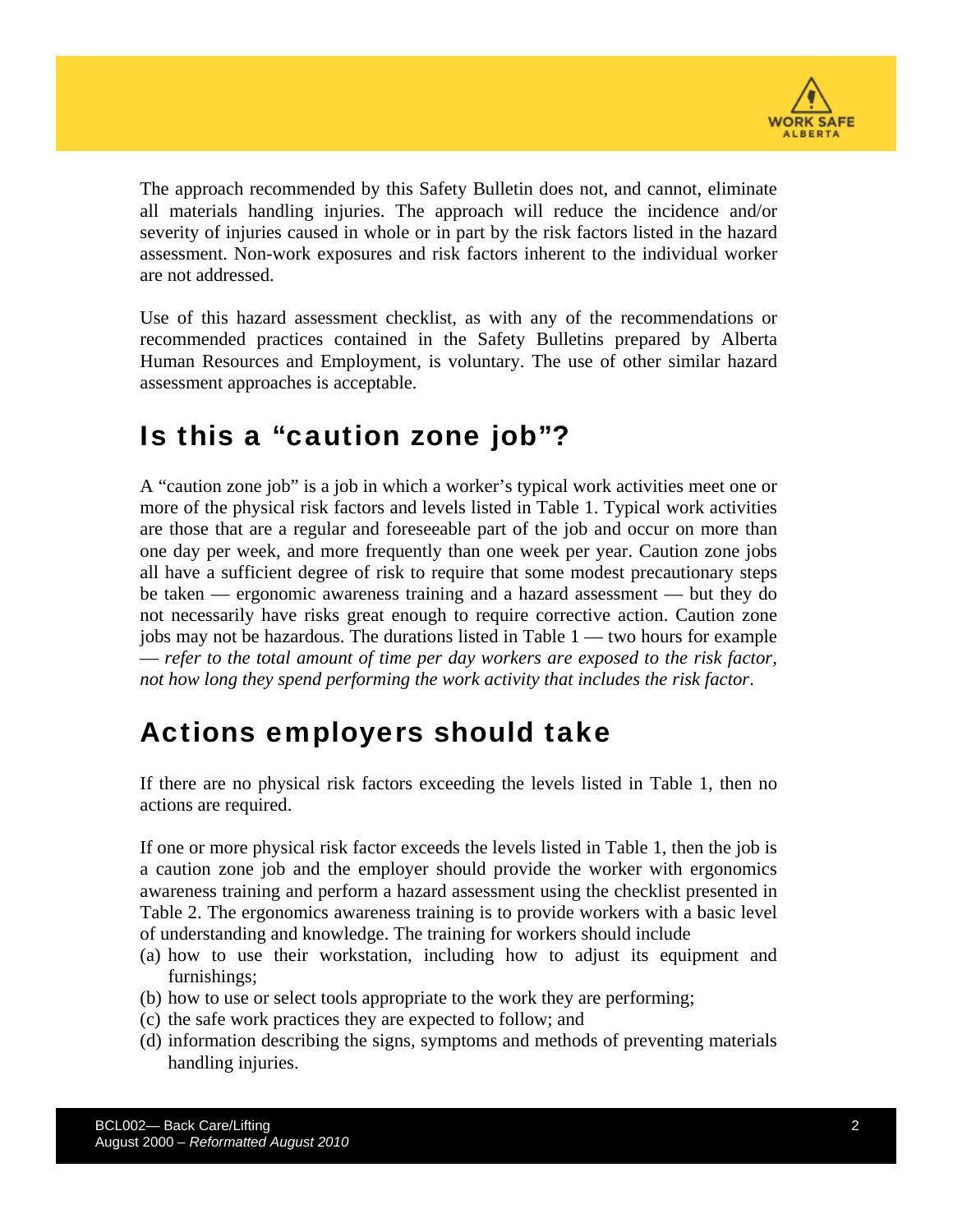

Every worker in a caution zone job, *and the supervisors of these workers*, should receive basic ergonomics awareness training.

A hazard assessment should be performed

- (a) prior to the design and installation of a new workstation;
- (b) when a work process or operation changes; and
- (c) when a new work process is introduced.

When analyzing caution zone jobs using the checklist presented in Table 2, employers should do so in a thorough and systematic manner. This means paying attention to the physical demands of the job (such as body position, force, and repetition), the layout of the work area (such as reaches and working heights), and the load lifting and handling requirements of the job (such as object size and shape). Workers performing caution zone jobs should be encouraged to participate in the performance of the hazard assessment and any initiatives undertaken to reduce those hazards.

If the hazard assessment determines that the physical risk factors exceed the levels listed in Table 2, then a hazard is present and the employer needs to take action. Each identified hazard should be reduced below the levels stated or to the degree technologically and economically feasible. The methods used to reduce the hazard(s) should not rely primarily on changes in worker behaviour. Examples of suitable methods for reducing hazards include:

- changes to the work stations and tools;
- reducing the size and weights of loads handled;
- process redesign to eliminate unnecessary steps or introduce task variety; and
- job rotation.

If an employer cannot reduce the hazard(s) below the hazard level using the controls described above, the employer should supplement those controls with interim measures that primarily rely on individual work practices or personal protective equipment. Examples of such practices include team lifting and training on work techniques. Since these are interim measures, the employer should continue to look for alternative measures that will address the hazard on a permanent basis.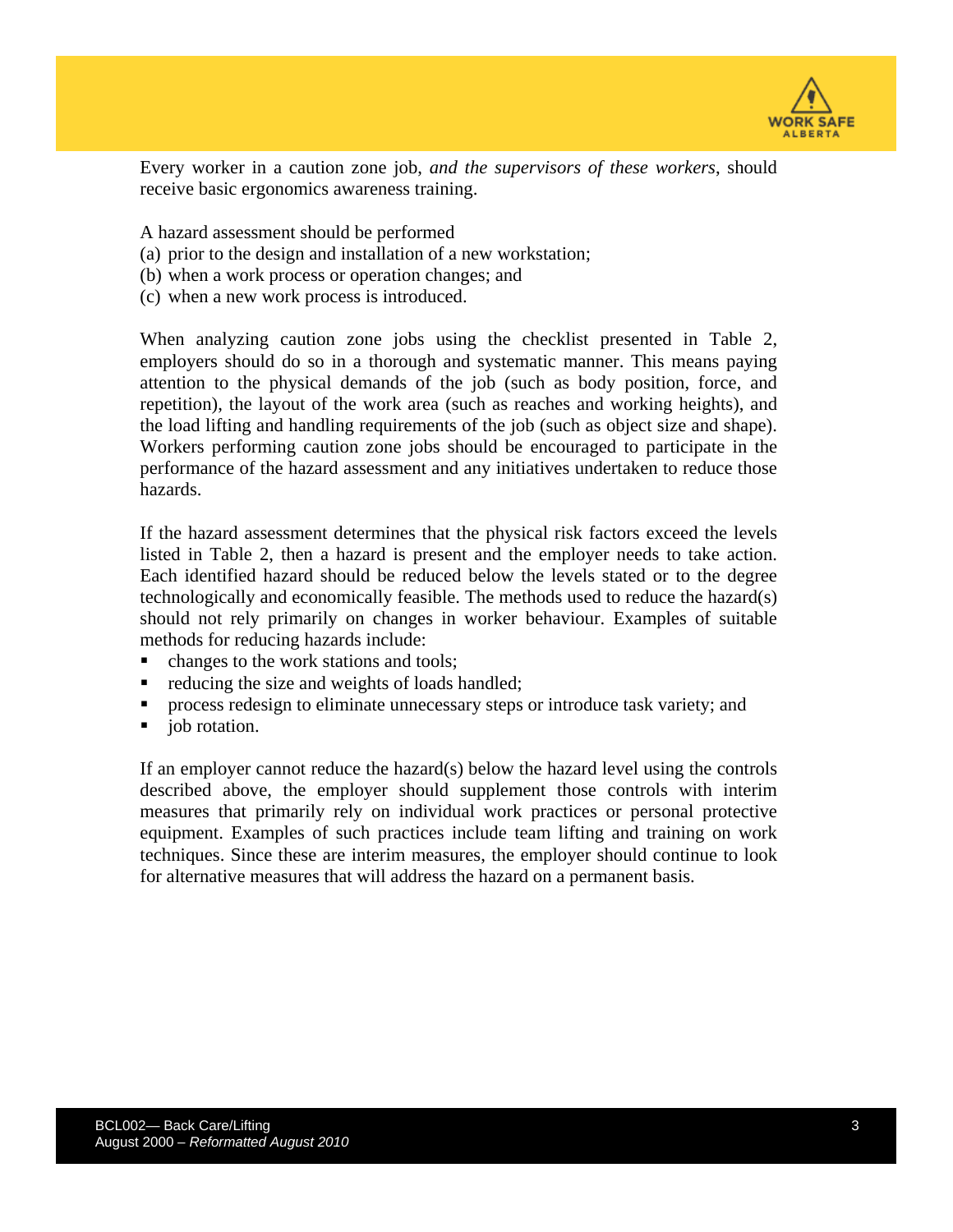

|                                        | <b>Physical Risk Factor</b>                                                                                                                                                                                                                                                                                                                                                                                                                                      | Duration                                                                                                                                                                             |  |  |  |  |
|----------------------------------------|------------------------------------------------------------------------------------------------------------------------------------------------------------------------------------------------------------------------------------------------------------------------------------------------------------------------------------------------------------------------------------------------------------------------------------------------------------------|--------------------------------------------------------------------------------------------------------------------------------------------------------------------------------------|--|--|--|--|
| Awkward body<br>positions              | Working with the hand(s) above the head, or the elbow(s)<br>(1)<br>above the shoulder.<br>Working with the neck or back bent more than 30 degrees<br>(2)<br>(without support and without the ability to change posture).<br>Squatting.<br>(3)<br>Kneeling.<br>(4)                                                                                                                                                                                                | More than 2 hours<br>(1)<br>total per day.<br>More than 2 hours<br>(2)<br>total per day.<br>More than 2 hours<br>(3)<br>total per day.<br>More than 2 hours<br>(4)<br>total per day. |  |  |  |  |
| High hand force                        | Pinching an unsupported object(s) weighing 900 grams or<br>(1)<br>more (2 lbs) per hand, or pinching with a force of 180<br>Newtons or more (4 lbs) per hand (comparable to pinching<br>half a ream of paper).<br>Gripping an unsupported object(s) weighing 4.5 kg or<br>(2)<br>more (10 lbs) per hand, or gripping with a force of 340<br>Newtons or more (10 lbs) per hand (comparable to<br>clamping light duty automotive jumper cables onto a<br>battery). | More than 2 hours<br>(1)<br>total per day.<br>More than 2 hours<br>(2)<br>total per day.                                                                                             |  |  |  |  |
| Highly repetitive<br>motion            | Repeating the same motion with the neck, shoulders,<br>(1)<br>elbows, wrists, or hands (excluding keying activities) with<br>little or no variation every few seconds.<br>Performing intensive keying.<br>(2)                                                                                                                                                                                                                                                    | More than 2 hours<br>(1)<br>total per day.<br>More than 4 hours<br>(2)<br>total per day.                                                                                             |  |  |  |  |
| Heavy, frequent,<br>or awkward lifting | Lifting objects weighing more than<br>(1)<br>a) 34 kg (75 lbs) once per day; or<br>25 kg (55 lbs) more than 10 times per day.<br>b) –                                                                                                                                                                                                                                                                                                                            |                                                                                                                                                                                      |  |  |  |  |
|                                        | Lifting objects weighing more than 4.5 kg (10 lbs) if done<br>(2)<br>more than twice per minute.                                                                                                                                                                                                                                                                                                                                                                 | More than 2 hours<br>(2)<br>total per day.                                                                                                                                           |  |  |  |  |
|                                        | Lifting objects weighing more than 11.4 kg (25 lbs) above<br>(3)<br>the shoulders, below the knees, or at arm's length more<br>than 25 times per day.                                                                                                                                                                                                                                                                                                            |                                                                                                                                                                                      |  |  |  |  |

#### Table 1 Determining if a job is a caution zone job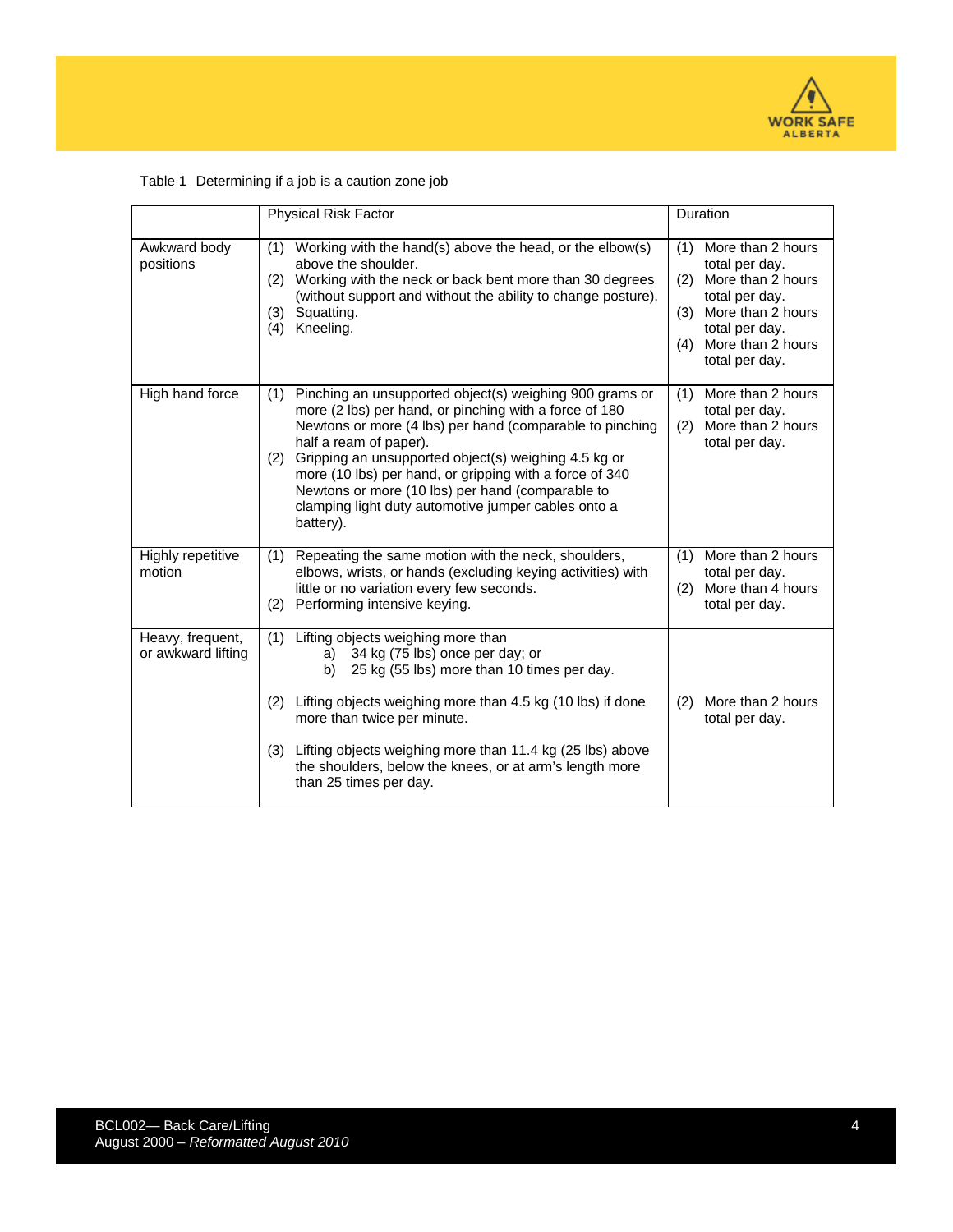

### Heavy, frequent, or awkward lifting

A question often asked by workers is "What is the maximum weight that I should be lifting at work?" The first response to this question is that there is no weight of load, however small, that guarantees complete safety from injury. The second response is that it is difficult, and often inappropriate, to state a single maximum weight of load. Many factors influence the weight that can be handled safely. These include:

- (a) the starting height of the lift;
- (b) the finishing height of the lift;
- (c) the number of times the lift is performed in a period of time e.g. twice per hour, twice per minute, etc.;
- (d) the length of time that lifting takes place e.g. 4-hour shift, 8-hour shift;
- (e) the extent to which twisting of the body takes place;
- (f) whether the lift is performed with one hand or two hands;
- (g) the distance that the object is away from the body;
- (h) the size, shape, and texture of the object;
- (i) the presence of appropriately placed hand holds on the object;
- (j) whether or not the lift must be performed in a space that restricts or prevents worker movement;
- (k) the movement of an object with a changing centre of gravity e.g. a fluid freely moving in a container; and
- (l) an object that is alive such as a person or animal.

The assessment checklist for heavy frequently or awkward lifting included in this Safety Bulletin was prepared by the State of Washington, Department of Labor and Industries (L&I) and is based on the Revised NIOSH Lifting Equation [NIOSH-National Institute for Occupational Safety and Health (U.S.)]. The equation was designed to help evaluate lifting tasks and reduce the incidence rate and severity of lower back injuries to workers.

To simplify use of the original equation, to provide employers with the opportunity to achieve practical implementation in the workplace, and to provide workers with an adequate level of safety, L&I made important changes to the original equation's Lifting Index. Readers interested in more information on this issue should refer to page 78 of L&I's *Concise Explanatory Statement*, listed in the references at the end of this Safety Bulletin.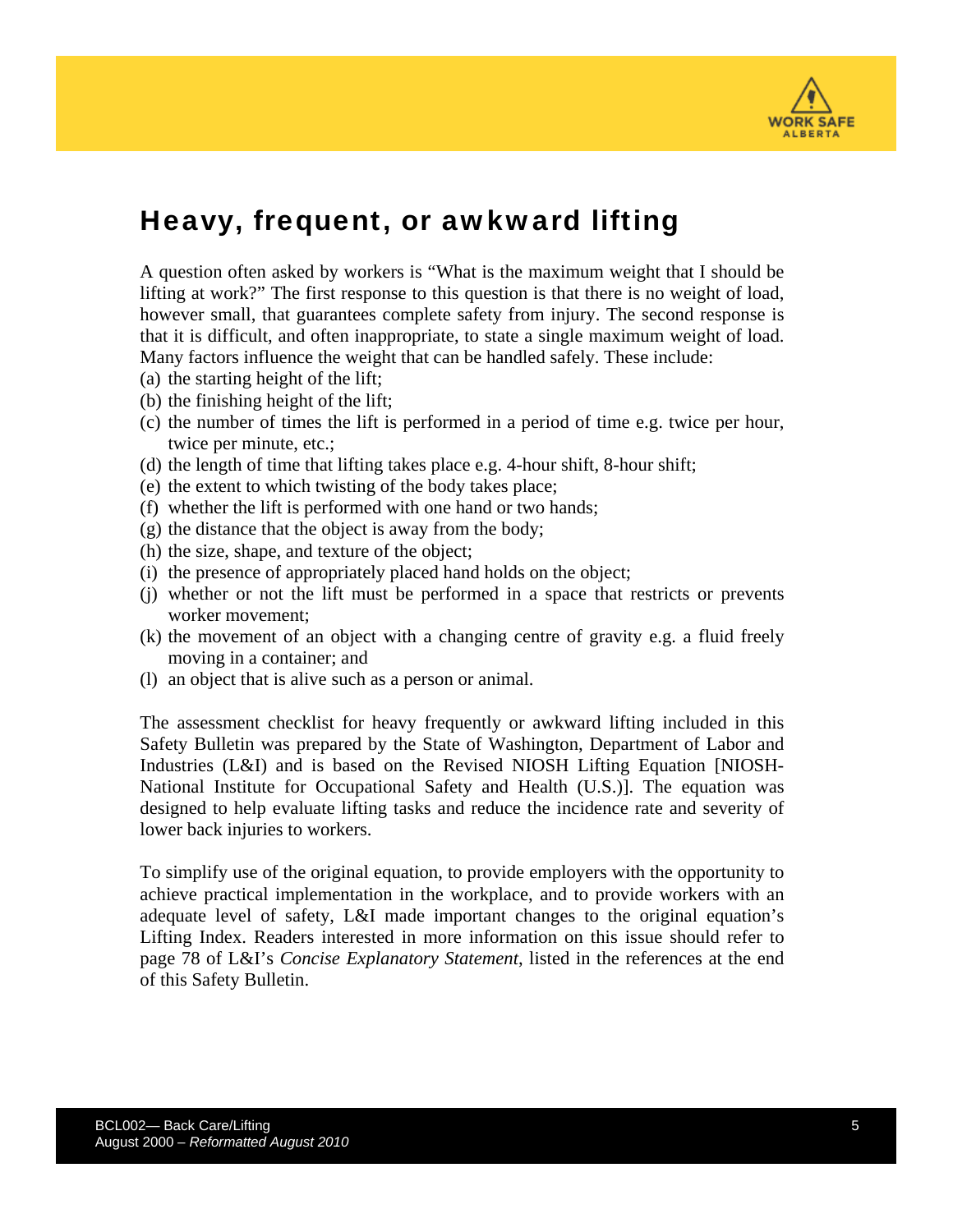

#### Using the hazard assessment checklist

In many workplaces, more than one worker may do identical or essentially the same jobs. It is not expected that employers will do a separate hazard assessment for every worker on every shift on every day. Representative sampling of very similar jobs may be used. For example, if ten workers load pallets all day, the employer may assess how several workers do the job rather than all ten. While employers may choose to use representative sampling, they should design the sampling strategy carefully and appropriately.

For example, a different sampling method might be needed for risk factors influenced by the size of individual workers. A short worker on a particular job may work with his or her hands above the head while a taller worker might not. Choosing several average size workers for representative sampling would not be sufficient to identify those workers in the caution zone. An alternate, more effective approach might be to evaluate the postures used by the workers at the two extremes of size as well as the average or midrange.

It is acceptable practice to observe typical periods of work and calculate or estimate what the full day exposure would be as long as there is a reasonable basis for believing that the period of observation is representative. For example, consider a job in which a worker performs the same five-minute sequence of work repetitively for six hours every day and 2 minutes of each five-minute sequence (or 40%) is spent inspecting parts with the neck bent. The employer could observe several work cycles and then calculate that 40% of six hours or 2.4 hours is spent with the neck bent.

It is also permissible to rely on previous knowledge, evidence established for other purposes (e.g. time motion studies or job safety analysis), or job descriptions instead of direct job observation as long as there is a reasonable basis to believe that such information or knowledge is accurate, representative and sufficiently detailed. Production data could be used to estimate the number of lifts per day for materials handling jobs. If the employer has intimate knowledge of regular work activities, duration of exposures may be estimated with or without direct observation of the work. Where regular work activities are not well known to the employer, worker interviews can be used to identify typical work. The employer could then observe relatively short sample periods of actual work to validate the interview information.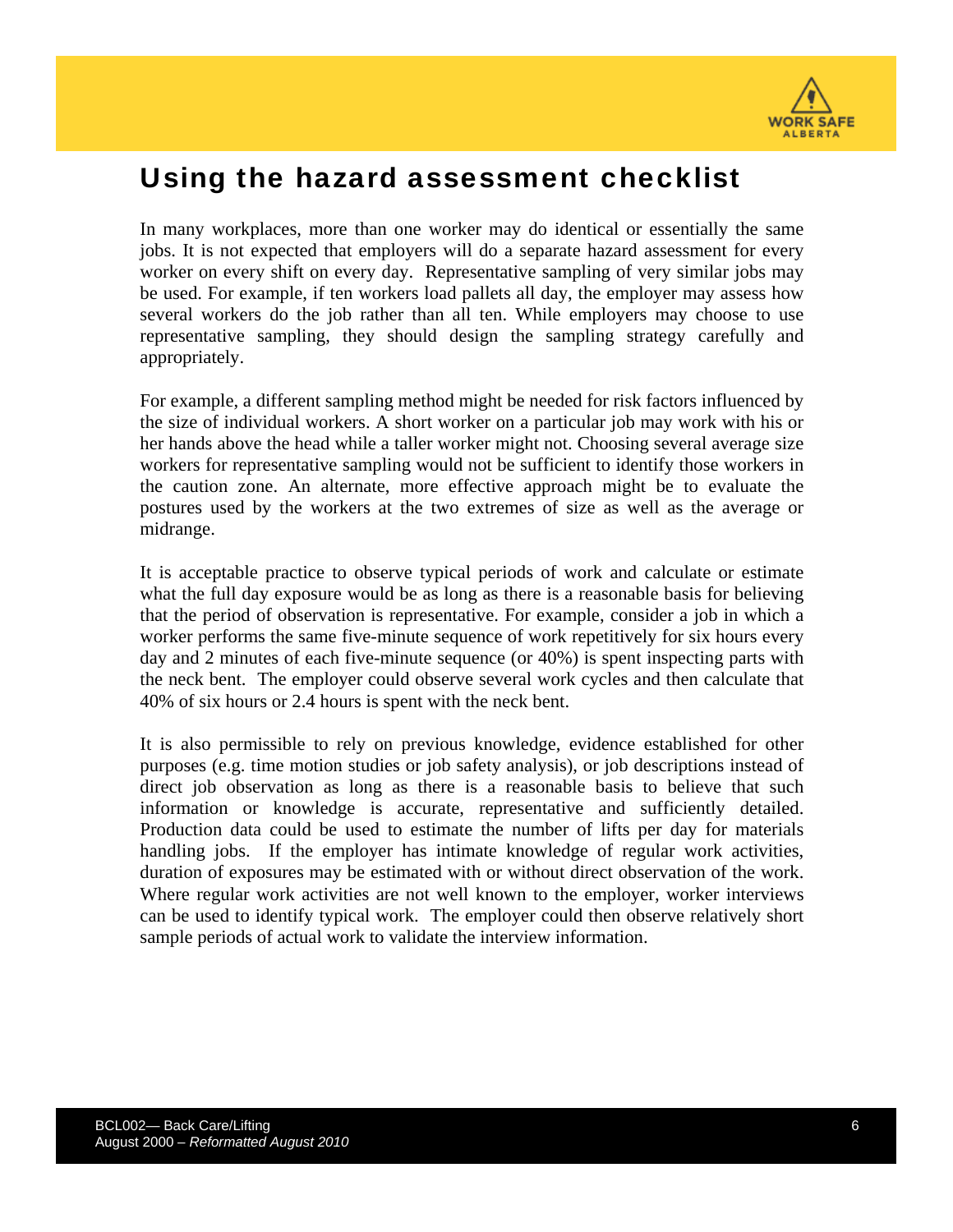

In the case of jobs with intermittent, unpredictable or highly variable tasks, the following steps should be followed when performing the assessment:

 First, it is necessary to identify or list the different "typical work activities" that are part of the various tasks performed by the worker(s) doing a given job. Where this is not well known to the employer initially, this can be accomplished by observing worker(s) performing the tasks and/or by asking worker(s) to identify the different tasks they perform. It is important in this first step to determine all the major tasks typically performed by the worker(s) as a routine part of their overall job over time, including tasks that vary from day-to-day.

In workplaces where several different workers perform essentially the same job, a separate hazard analysis does not need to be performed on all workers, on all work shifts, on all days. A representative sample of workers performing the same job should be observed performing the tasks, including workers of different sizes (e.g. short, average and tall heights) where such individual differences might affect the outcome of the hazard analysis. One or more workers can be interviewed to help identify the range of tasks they perform and to help estimate the approximate percentage of their time spent performing the various tasks (this can be per day, per week, per job, or whatever measure is appropriate for this job).

 Second, determine whether or not the risk factor limits are exceeded. The tasks identified in step one (for this job) are analyzed to determine whether they include one or more of the specific physical risk factors listed in the risk factor table, and whether the risk factor(s) for this job exceed the limits. Hazard contribution times from the different tasks are "added up" to make this determination. Where this information is not readily available to the employer from past/present knowledge (e.g. from existing job descriptions, time motion studies, job safety analyses, production data, etc.), it must be determined.

One way to determine the hazard contribution from one of several tasks is to determine the percentage of overall job time spent performing this one task, and then determine the percentage of time during that task that the worker is exposed to the ergonomic risk factor. For example, a task done for four hours that involves working with the hands above the head only ¼ of the time results in an awkward body position risk factor duration (for that one task) of 1 hour per day. Similar calculations are done for all the other task components of the job, and for each risk factor that is present. The calculation can be done for a day, a week, the duration of the job, or whatever interval is appropriate for that particular job. For comparison with the limits specified in the table, the total risk factor exposure numbers should be converted to a daily basis.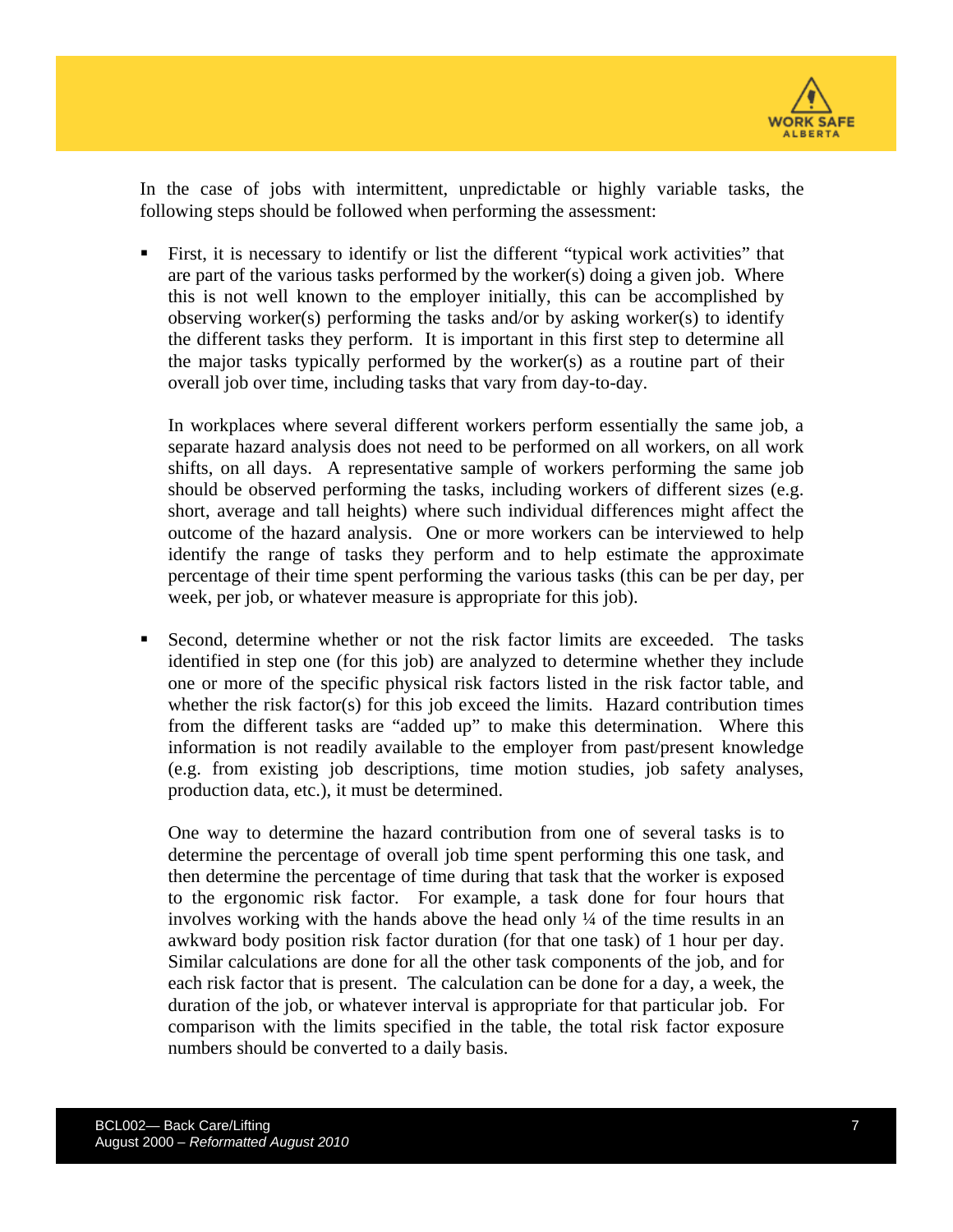

Table 2 Hazard assessment checklist

| <b>Awkward Body Positions</b> |                                                                                                                          |                                    |                   | Check (3)<br>here if this<br>is an MSI |
|-------------------------------|--------------------------------------------------------------------------------------------------------------------------|------------------------------------|-------------------|----------------------------------------|
| <b>Body Part</b>              | <b>Physical Risk Factor</b>                                                                                              | <b>Duration</b>                    | <b>Visual Aid</b> | hazard                                 |
| <b>Shoulders</b>              | Working with the hand(s) above the<br>head or the elbow(s) above the<br>shoulder(s)                                      | More than 4 hours<br>total per day |                   |                                        |
|                               | Repetitively raising the hand(s) above<br>the head or the elbow(s) above the<br>shoulder(s) more than once per<br>minute | More than 4 hours<br>per day       | ∛ററ               |                                        |
| <b>Neck</b>                   | Working with the neck bent more than<br>$45^{\circ}$ (without support or the ability to<br>vary posture)                 | More than 4 hours<br>total per day | $45^\circ$        |                                        |
| <b>Back</b>                   | Working with the back bent forward<br>more than $30^{\circ}$ (without support or the<br>ability to vary posture)         | More than 4 hours<br>total per day |                   |                                        |
|                               | Working with the back bent forward<br>more than 45 <sup>°</sup> (without support or the<br>ability to vary posture)      | More than 2 hours<br>total per day | az O              |                                        |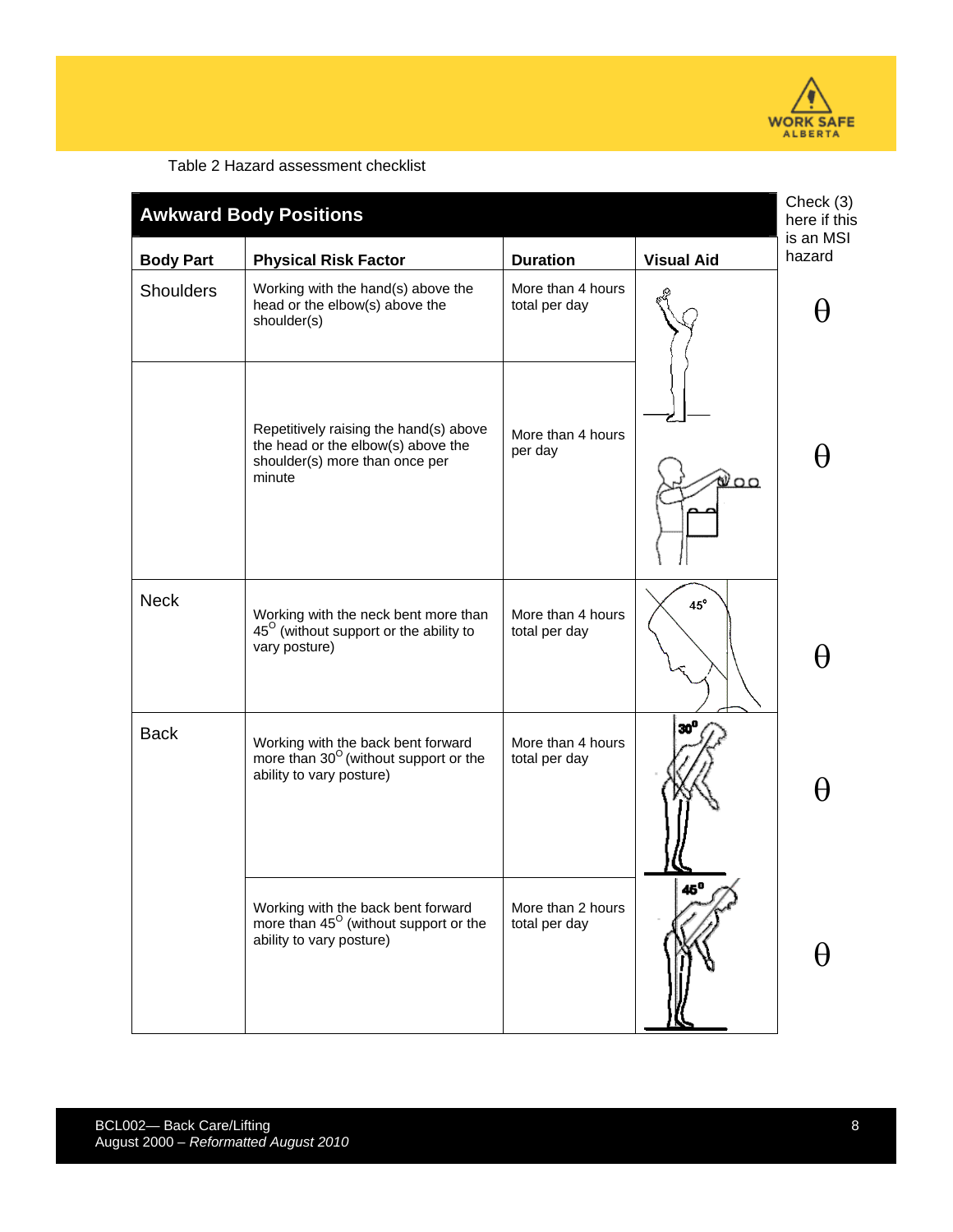

| <b>Awkward Body Positions</b> |                                    |                   |                     |
|-------------------------------|------------------------------------|-------------------|---------------------|
| <b>Physical Risk Factor</b>   | <b>Duration</b>                    | <b>Visual Aid</b> | is an MSI<br>hazard |
| Squatting                     | More than 4 hours<br>total per day | $\epsilon$        |                     |
| Knelling                      | More than 4 hours<br>total per day | n√≈               |                     |
|                               |                                    |                   |                     |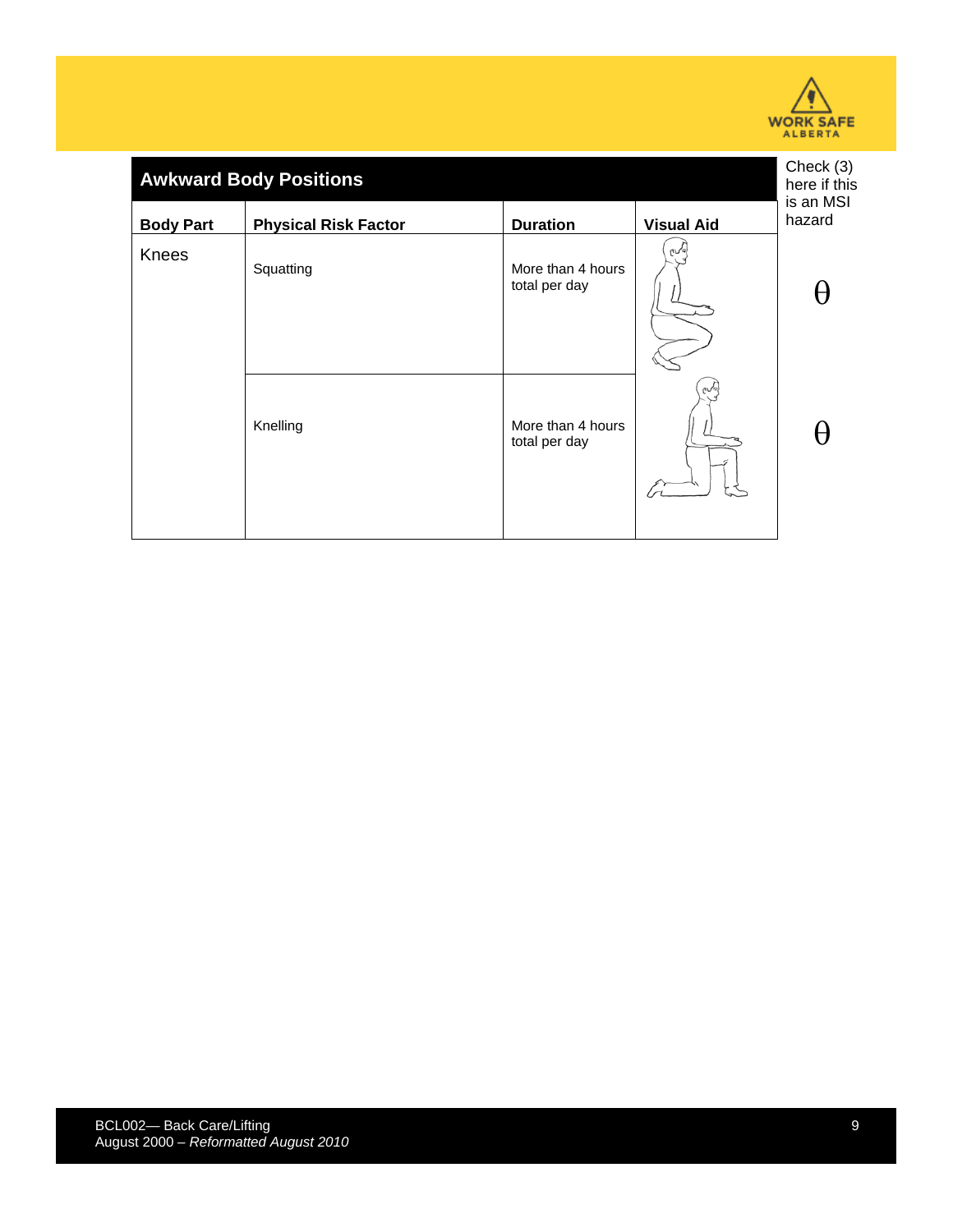

| <b>High Hand Force</b>    |                                                                                                                                                                                                                          |                                                                                                                                         |                                       | Check $(3)$                             |                           |
|---------------------------|--------------------------------------------------------------------------------------------------------------------------------------------------------------------------------------------------------------------------|-----------------------------------------------------------------------------------------------------------------------------------------|---------------------------------------|-----------------------------------------|---------------------------|
| <b>Body Part</b>          | <b>Physical Risk Factor</b>                                                                                                                                                                                              | <b>Combined with</b>                                                                                                                    | <b>Duration</b>                       | <b>Visual Aid</b>                       | here if this is<br>an MSI |
| Arms,<br>wrists,<br>hands | Pinching an<br>unsupported object(s)<br>weighing 900 grams or<br>more (2 lbs) per hand,<br>or pinching with a<br>force of 180 Newtons<br>or more (4 lbs) per<br>hand (comparable to<br>pinching half a ream of<br>paper) | Highly repetitive<br>motion                                                                                                             | More than 3<br>hours total per<br>day |                                         | hazard<br>H               |
|                           |                                                                                                                                                                                                                          | Wrists bent in<br>flexion 30° or<br>more, or in<br>extension 45° or<br>more, or in ulnar<br>deviation 30° or<br>more                    | More than 3<br>hours total per<br>day | Flexion<br>ᄐ<br>Ulnar deviation         | H                         |
|                           |                                                                                                                                                                                                                          | No other risk<br>factors                                                                                                                | More than 4<br>hours total per<br>day |                                         | $\theta$                  |
| Arms,<br>wrists,<br>hands | Gripping an<br>unsupported object(s)                                                                                                                                                                                     | Highly repetitive<br>motion                                                                                                             | More than 3<br>hours total per<br>day |                                         |                           |
|                           | weighing 4.5 kg or<br>more (10 lbs) per<br>hand, or gripping with<br>a force of 340<br>Newtons or more (10<br>Ibs) per hand<br>(compared to<br>clamping light duty<br>automotive jumper<br>cables onto a battery)        | Wrists bent in<br>flexion $30^\circ$ or<br>more, or in<br>extension 45 <sup>°</sup> or<br>more, or in ulnar<br>deviation 30° or<br>more | More than 3<br>hours total per<br>day | Flexion<br>Extension<br>Ulnar deviation | V                         |
|                           |                                                                                                                                                                                                                          | No other risk<br>factors                                                                                                                | More than 4<br>hours total per<br>day |                                         | H                         |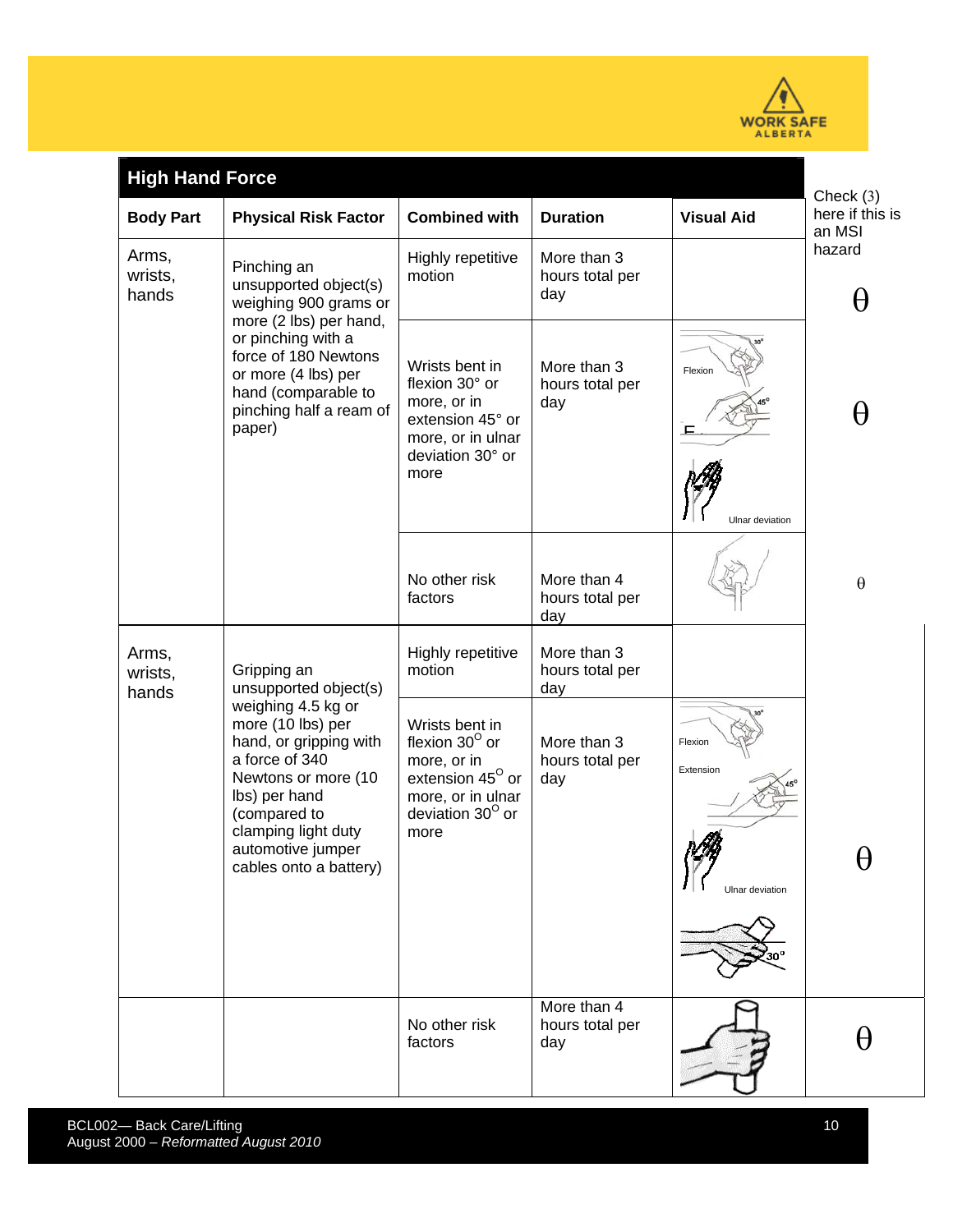

#### Table 2 Hazard assessment checklist (continued)

| <b>Highly Repetitive Motion</b>                    |                                                                                                               |                                                                                                                                              |                                    |                                          |
|----------------------------------------------------|---------------------------------------------------------------------------------------------------------------|----------------------------------------------------------------------------------------------------------------------------------------------|------------------------------------|------------------------------------------|
| <b>Body Part</b>                                   | <b>Physical Risk</b><br><b>Factor</b>                                                                         | <b>Combined with</b>                                                                                                                         | <b>Duration</b>                    | Check $(3)$<br>here if this is<br>an MSI |
| Neck,<br>shoulders,<br>elbows,<br>Wrists,<br>hands | Using the same<br>motion with little or no<br>variation every few<br>seconds (excluding<br>keying activities) | No other risk factors                                                                                                                        | More than 6 hours total<br>per day | hazard                                   |
|                                                    | Using the same<br>motion with little or no<br>variation every few<br>seconds (excluding<br>keying activities) | Wrists bent in flexion 30°<br>or more, or in extension<br>45° or more, or in ulnar<br>deviation 30° or more<br><b>AND</b>                    | More than 2 hours total<br>per day |                                          |
|                                                    |                                                                                                               | High, forceful exertions<br>with the hand(s)                                                                                                 |                                    |                                          |
|                                                    | Intensive keying                                                                                              | Awkward posture,<br>including wrists bent in<br>flexion 30° or more, or in<br>extension 45° or more, or<br>in ulnar deviation 30° or<br>more | More than 4 hours total<br>per day |                                          |
|                                                    |                                                                                                               | No other risk factors                                                                                                                        | More than 7 hours total<br>per day |                                          |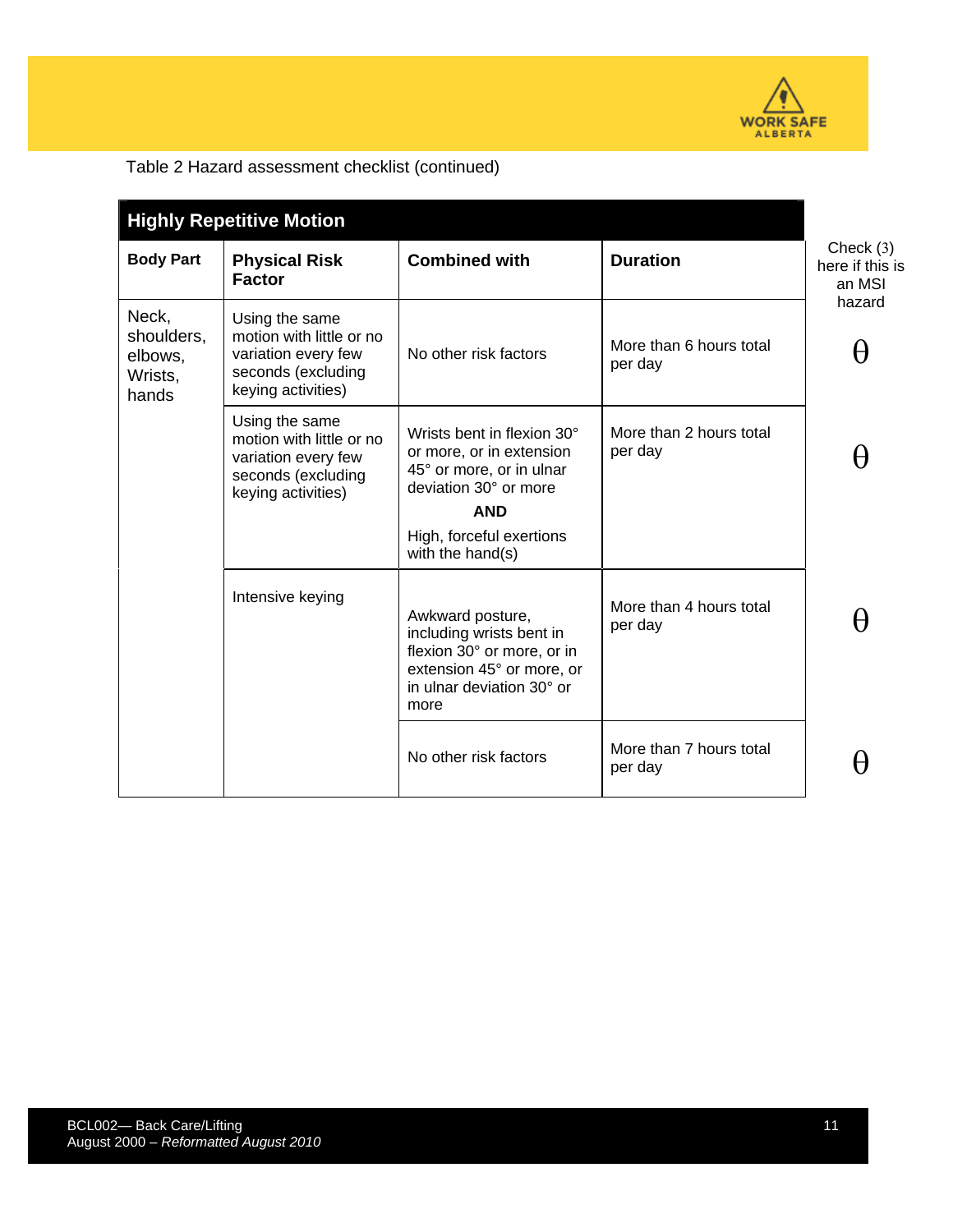



Note: If the job involves lifts of objects with a number of different weights and/or from a number of different locations, use Steps 1 through 5 above to: Analyze the two worst case lifts -- the heaviest object lifted and the lift done in the most awkward posture.  $\overline{2}$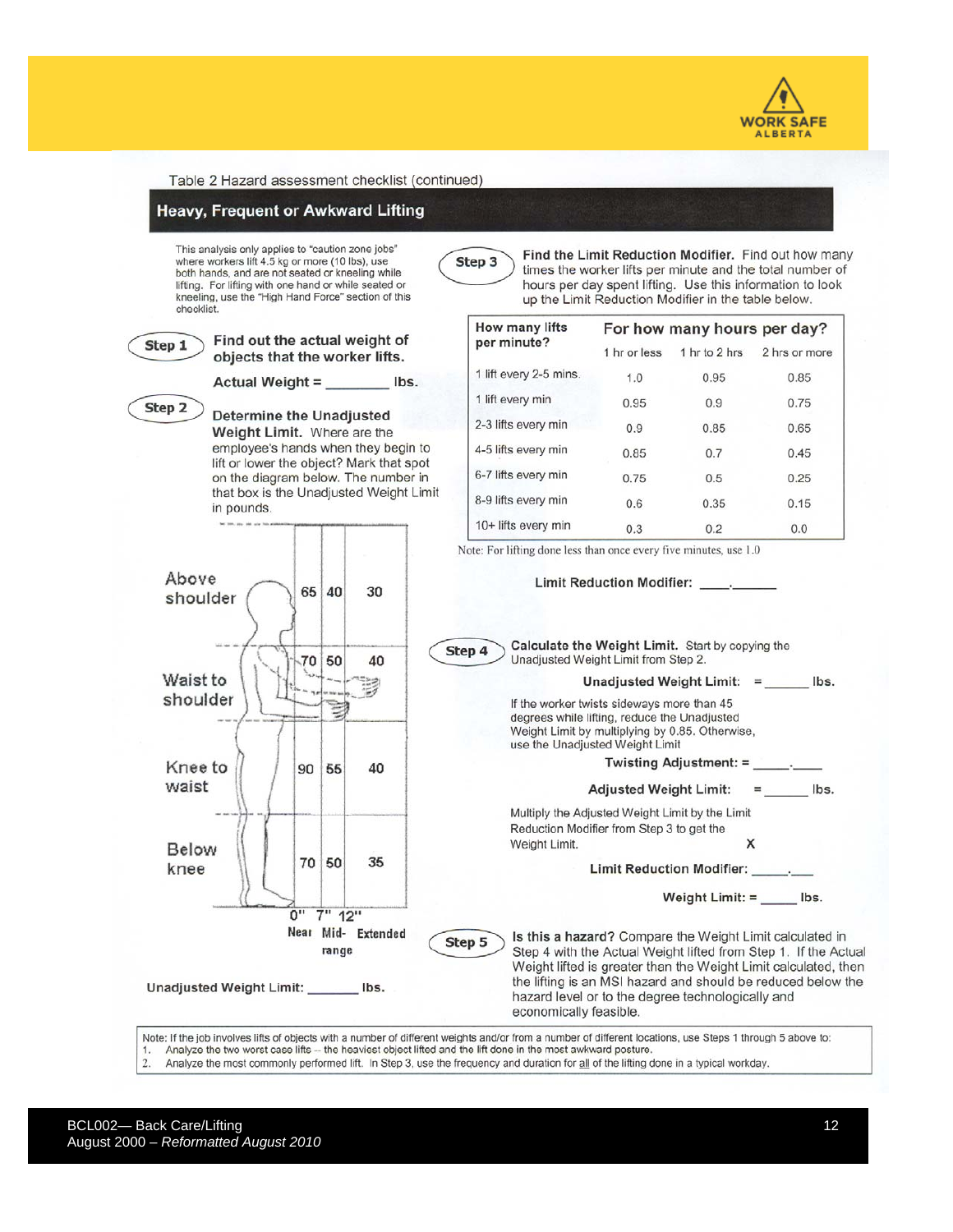

## Other safety bulletins in this series

This three-part series of Safety Bulletins consist of the following titles:

- [http://employment.alberta.ca/documents/WHS/WHS-PUB\\_bcl001.pdf](http://employment.alberta.ca/documents/WHS/WHS-PUB_bcl001.pdf) Lifting and Handling Loads Part 1 – Reviewing the Issues – BCL001
- [http://employment.alberta.ca/documents/WHS/WHS-PUB\\_bcl002.pdf](http://employment.alberta.ca/documents/WHS/WHS-PUB_bcl002.pdf) Lifting and Handling Loads Part 2 – Assessing the Hazards – BCL002
- [http://employment.alberta.ca/documents/WHS/WHS-PUB\\_bcl003.pdf](http://employment.alberta.ca/documents/WHS/WHS-PUB_bcl003.pdf) Lifting and Handling Loads Part 3 – Reducing the Hazards – BCL003

A companion series specific to musculoskeletal injuries is also available. It consists of the following titles:

- [http://employment.alberta.ca/documents/WHS/WHS-PUB\\_erg017.pdf](http://employment.alberta.ca/documents/WHS/WHS-PUB_erg017.pdf) MSI – Part 1 – Alberta Injury Statistics and Costs – ERG017
- [http://employment.alberta.ca/documents/WHS/WHS-PUB\\_erg018.pdf](http://employment.alberta.ca/documents/WHS/WHS-PUB_erg018.pdf) MSI – Part 2 – Symptoms and Types of Injuries – ERG018
- [http://employment.alberta.ca/documents/WHS/WHS-PUB\\_erg019.pdf](http://employment.alberta.ca/documents/WHS/WHS-PUB_erg019.pdf) MSI – Part 3 – Biomechanical Risk Factors – ERG019
- [http://employment.alberta.ca/documents/WHS/WHS-PUB\\_erg020.pdf](http://employment.alberta.ca/documents/WHS/WHS-PUB_erg020.pdf) MSI – Part 4 – Workplace Risk Factors – ERG020
- [http://employment.alberta.ca/documents/WHS/WHS-PUB\\_erg021.pdf](http://employment.alberta.ca/documents/WHS/WHS-PUB_erg021.pdf) MSI – Part 5 – Assessing Ergonomic Hazards – ERG021
- [http://employment.alberta.ca/documents/WHS/WHS-PUB\\_erg022.pdf](http://employment.alberta.ca/documents/WHS/WHS-PUB_erg022.pdf) MSI – Part 6 – Reducing Ergonomic Hazards – ERG022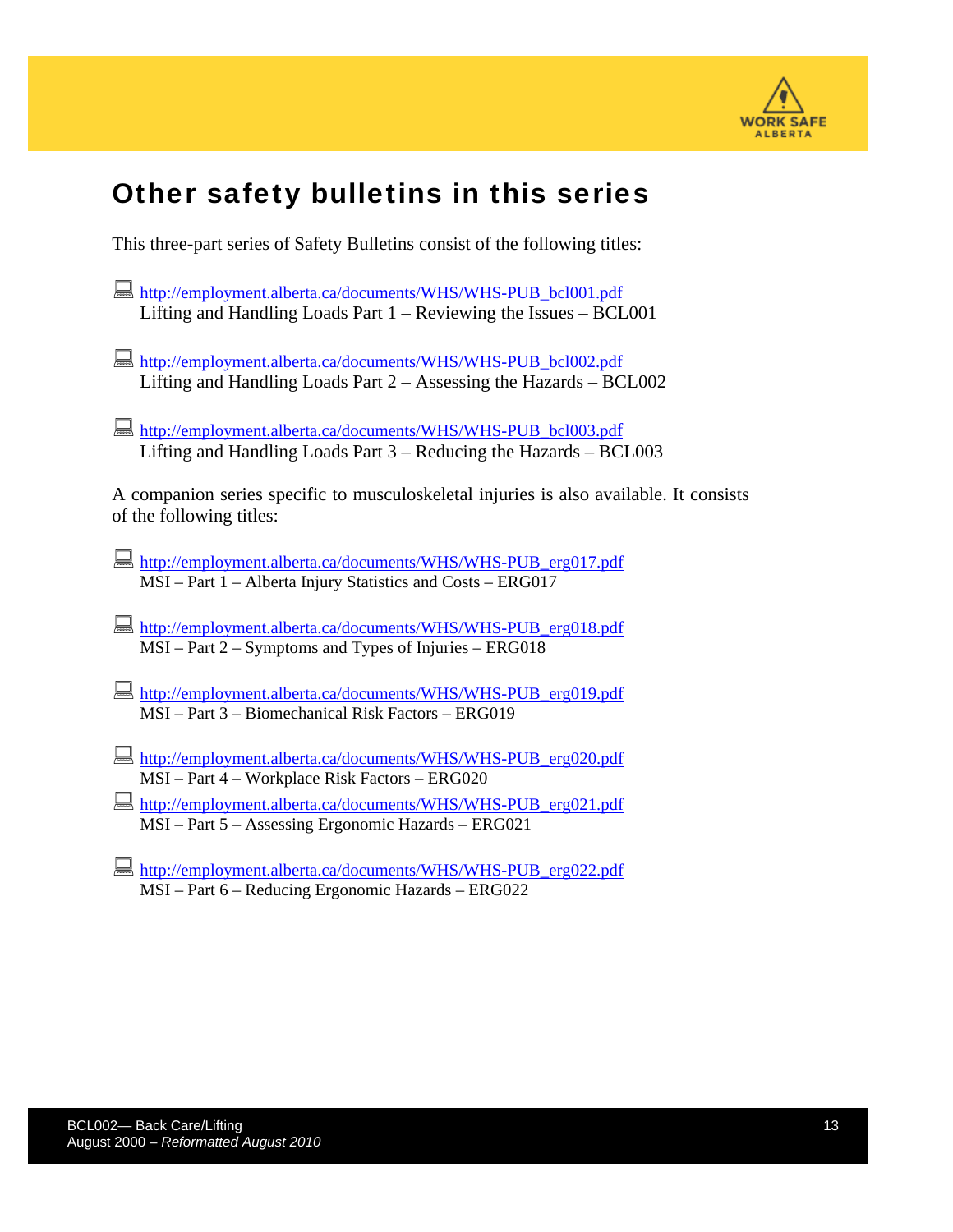

#### References

- Department of Labor and Industries, State of Washington. *WAC 296-62-051, Ergonomics.* May 5, 2000.
- Department of Labor and Industries, State of Washington. *Concise Explanatory Statement* (RCW 34.05.325.6a) WAG 296-62-051, Ergonomics. May 5, 2000
- Department of Labor and Industries, State of Washington. *WAC 296-62-05174, Appendix B: Criteria for analyzing and reducing WMSD hazards for employers who choose the Specific Performance Approach*. May 5, 2000.
- Waters TR et al. Revised NIOSH equation for the design and evaluation of manual lifting tasks*. Ergonomics* 36(7): 749-776;1993.

Note: Each of the Department of Labour and Industries referenced are available at the following web address:

**WWW.lni.wa.gov/wisha/regs/ergo2000**